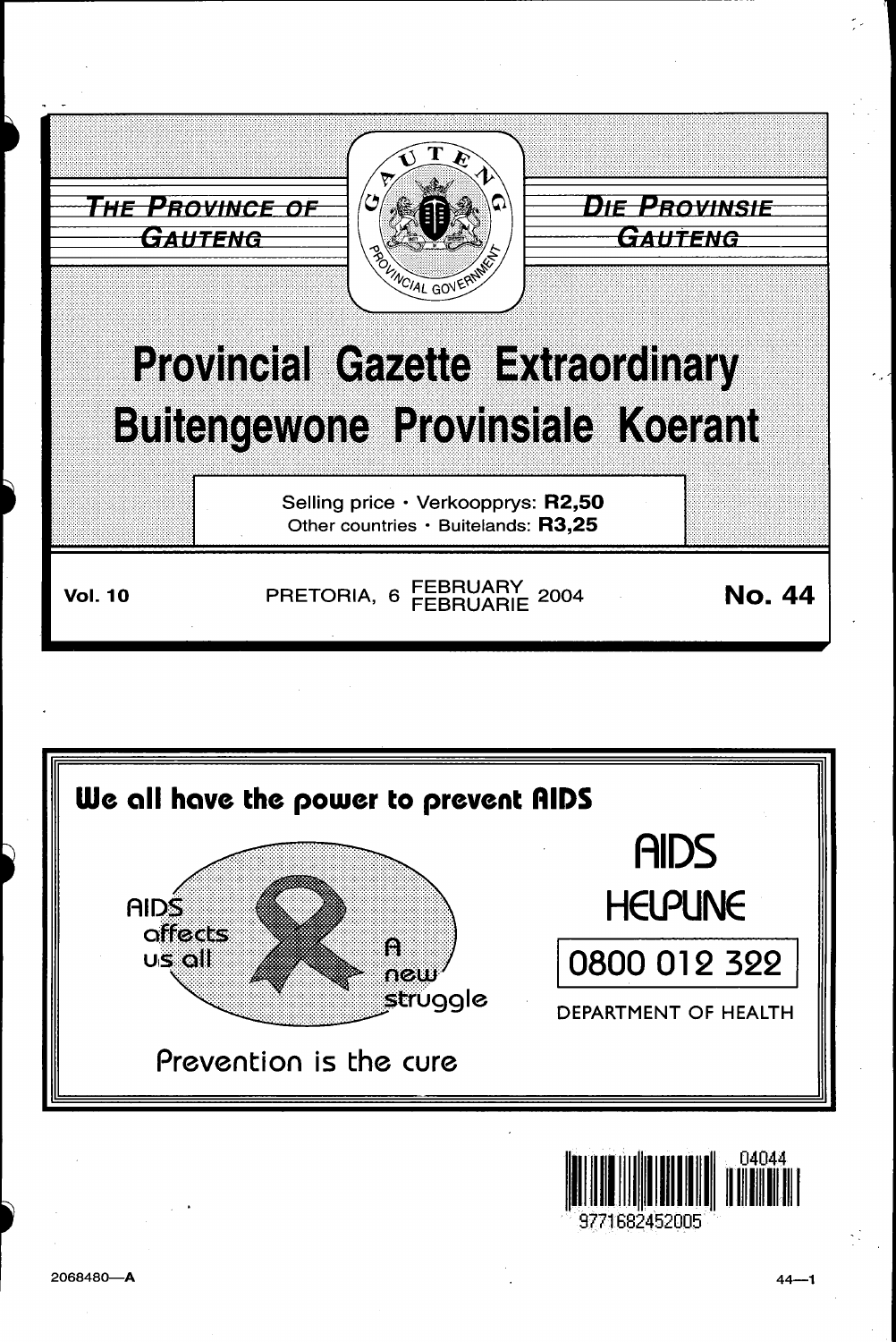$\bar{\mathbf{v}}$ 

 $\ddot{\cdot}$ 



# **CONTENTS . INHOUD**

| No. |                                |  | No. | Page Gazette<br>No. |
|-----|--------------------------------|--|-----|---------------------|
|     | <b>LOCAL AUTHORITY NOTICES</b> |  |     |                     |

| 213 Town-planning and Townships Ordinance (15/1986): City of Tshwane Metropolitan Municipality: Declaration as an |    |
|-------------------------------------------------------------------------------------------------------------------|----|
|                                                                                                                   | 44 |
|                                                                                                                   | 44 |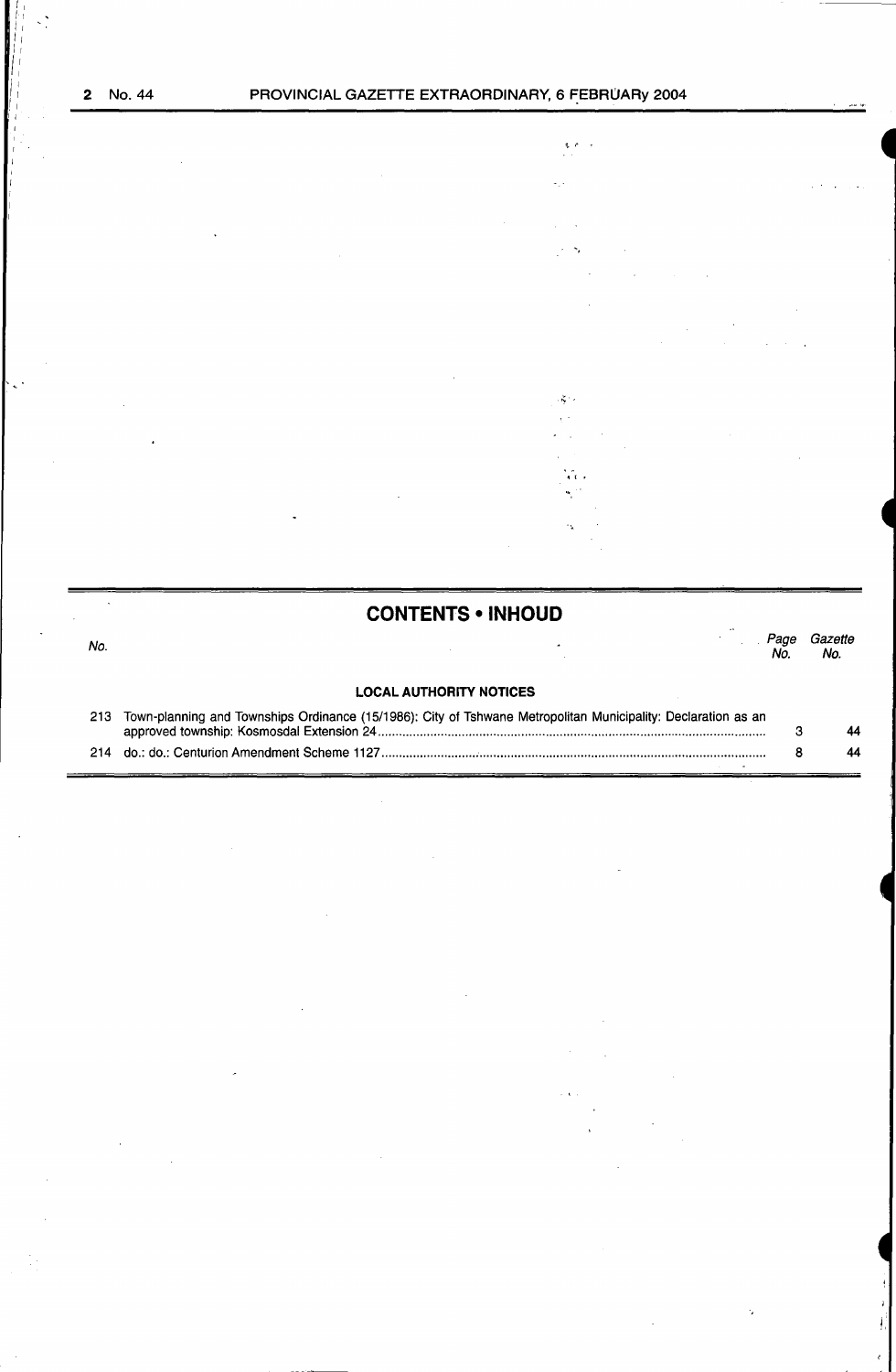# LOCAL AUTHORITY NOTICES

# LOCAL AUTHORITY NOTICE 213

# CITY OF TSHWANE METROPOLITAN MUNICIPALITY DECLARATION OF KOSMOSDAL EXTENSION 24 AS APPROVED TOWNSHIP

In tenns of section 103(1) of the Town Planning and Township Ordinance, 1986 (Ordinance 15 of 1986}, the City of Tshwane Metropolitan Municipality hereby declares the township Kosmoadal Extension 24 to be an approved township, subject to conditions set out in the Schedule thereto.

ANNEXURE

STATEMENT OF THE CONDITIONS UNDER WHICH THE APPLICATION MADE BY SAMRAND MITRAJAYA DEVELOPMENT (PROPRIETARY) LIMITED (HEREINAFTER REFERRED TO AS THE TOWNSHIP APPLICANT AND BEING THE REGISTERED OWNER OF THE LAND) IN TERMS OF THE PROVISIONS OF SECTION A AND COF CHAPTER 3 OF THE TOWN PLANNING AND TOWN SHIPS ORDINANCE, 1986 (ORDINANCE 15 OF 1986), FOR PERMISSION TO ESTABLISH A TOWNSHIP SITUATED ON PORTION 285 (A PORTION OF PORTION 249) OF THE FARM OLIEVENHOUTBOSCH 389-JR HAS BEEN GRANTED.

# 1. CONDITIONS OF ESTABLISHMENT

## 1.1 Name

The name of the township shall be Kosmosdal Extension *24.* 

#### 1.2 Design

The township shall consist of erven and streets as indicated on General Plan SG No.6551/2003\_

#### 1.3 Disposal of exlatlng conditions of title

All erven shall be made subject to existing conditions and servitudes,. if any, including the reservation of rights to mineral, but excluding:

(a) the following servitudes which do not affect the township area:

(i} "The former Remaining Extent of Portion 2 of the fann Olievenhoutbosch 389-JR, Province Gauteng,

whereof the property hereby registered forms a portion, was subject to Notarial Deed K155/74S, registered on 28<sup>th</sup> January 1974 whereby the right was granted to ESKOM to convey electricity over the property hereby conveyed together with ancillary rights and subject to conditions, as will more fully appear from the said Notarial Deed and by virtue of Notarial Deed of Amendment of Servitude K2445/1979S the route has been established, as will more fully appear from the said Notarial Dead of Amendment of Servitude."

(ii) "Die vorige Resterende gedeelte van Gedeelte *2* van die plaas Olievenhoutbosch 389, Registrasie afdeling J.R., Provinsie van Gauteng; Groot 645,0113 hektaar (waarvan die eiendom hiermee getransporteer deel vorm) is onderhewig aan 'n serwituut gebied vir munisipale doeleindes, groot 7, 1266ha, met bykomende regte t.g.v. Stadsraad van Centurion soos meer volledig sal blyk uit Notariële Akte van serwituut K8139/1996 geregistreer op 20 November 1996."

(iii) "By virtue of Notarial Deed K4991/1999-S dated 20 September 1999 the undermentioned property is subject to a servitude for municipal purposes indicated by the figures ABCDEA which represents a servitude area of  $103m^2$ on diagram SG No. 339811999, in favour of the Town Council of Centurion."

(iv) <sup>o</sup>By virtue of Notarial Deed No.K4992/1999-S dated 20 September 1999 the undermentioned property is subject to a servitude for municipal services Indicated by the figures ABCDA which represents a servitude area of 105m<sup>2</sup> on diagram SG No. 3396/1999 in favour of the Town Council of Centurion."

(v) "By virtue of Notarial Deed K4993/1999-S dated 20 September 1999 the undermentioned property is subject to a servitude for municipal services indicated by the figures ABCOEFGHA which represents a servitude area of 8012m<sup>2</sup> on diagram SG No. 3397/1999 in favour of the Town Council of Centurion.

(vi) "By virtue of Notarial Deed K499411999-5 dated 20 September 1999 the undermentloned property is subject to a servitude for of Right of Way indicated by the figures ABCOEFGHJKLMNPQRSTUVWXYZA'B'C'D'E'F'G'H' J'K'L'M'N'P'Q'A which represents a servitude area of 4,0095ha on diagram SG No. 3394/1999 in favour of the Town Council of Centurion."

(b)· the following servitude which only affects a street in the township:

"By virtue of Notarial Deed K4995/1999-S dated 20 September 1999 the undermentioned property is subject to a servitude for of Right of Way indicated by the figures ABCDEFGHJKLMNPQRSTUVWXYZA'B'C'O'E'F'G'H'J'K' L'M'N'P'Q'R'S'TU'V'W'X'A which represents a servitude area of 8,9268ha on diagram SG No. 3395/1999 in favour of the Town Council of Centurion."

I  $\cdot$  -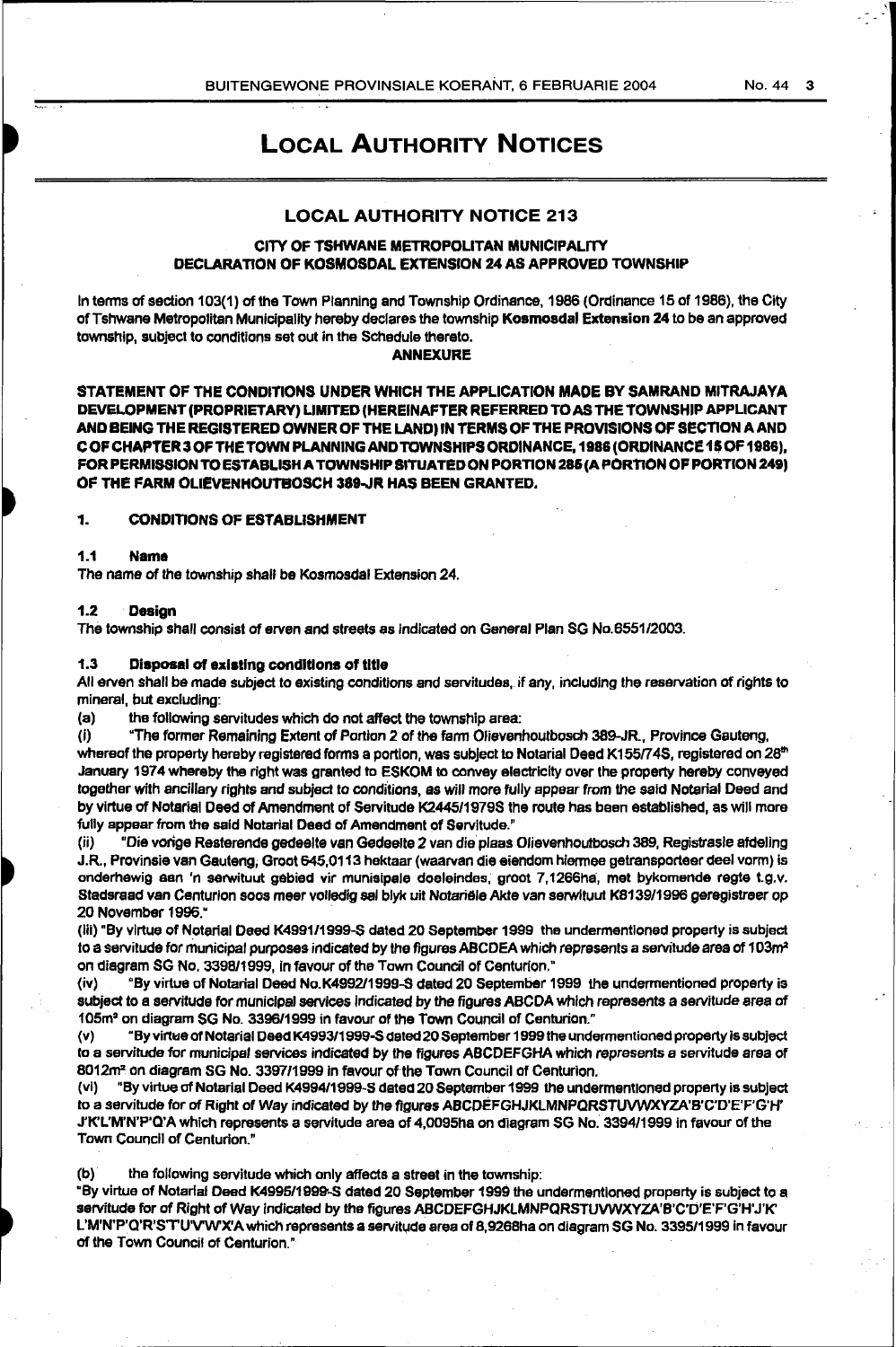(c) the following servitude which only affects Erf 1345 and a street in the township:

"The property is subject to a servitude for municipal purposes together with ancillary rights and subject to conditions, as will more fully appear from the attached diagram SG No. A2623/1999 where the lines abcdefghjkl represents the centre line of a Sewer Pipe line servitude 2,00 (TWO) metres wide and the figure xyzw' represents a servitude area, registered by virtue of Notarial Deed of Servitude K2944/99S."

# 1.4 Precautionary measures

The township owner shall at own expense make arrangements with the local authority in order to ensure that -

- (i) water will not dam up, that the entire surface of the township area is drained properly and that streets are sealed effectively with tar, cement or butimen; end
- (ii) trenches and excavations for foundations. pipes cables or for any other purposes, are property refilled with damp soil in layers not thicker than 150mm, and compacted until the same grade of compaction as that of the surrounding material is obtained.

# 1.5 Restriction on the disposal and development of Erf 1346

The township owner shall not dispose of or develop Erf 1346 and transfer of the erf shell not be permitted until the local authority has been satisfied that all matters pertaining to the 1:50 and 1:100 year floodlines have been addressed to the satisfaction of the local authority.

#### 1.8 Removal or replacement of municipal and Telkom services

If, by reason of the establishment of the township, it should become necessary to remove or replace any existing municipal or Telkom services, the cost thereof shall be borne by the township owner.

# 2. CONDITIONS OF TITLE

2.1 THE UNOERMENTIONED ERVEN SHALL BE SUBJECT TO THE CONDITIONS AS INDICATED, IMPOSED BY THE LOCAL AUTHORITY' IN TERMS OF THE PROVISIONS OF THE TOWN·PLANNING AND TOWNSHIPS ORDINANCE, 1986.

#### 2.1.1 All arvan

a) The erf is subject to a servitude, 2m wide, in favour of the local authority, for sewerage and other municipal purposes, along any two boundaries other than a street boundary and in the case of a panhandle erf, an additional servitude for municipal purposes 2m wide across the access portion of the erf, if and when required by the local authority: Provided that the local authority may dispense with any such servitude. Where the erf is actually affected by a Council sewer line it must be protected by a 3 metre wide servitude.

b) No building or other structure shall be erected within the aforesaid servitude area and no large-rooted trees shall be planted within the area of such servitude or within 2m thereof.

c) The local authority shall be entitled to deposit temporarily on the land adjoining the aforesaid servitude such material as may be excavated by it during the course of the construction. maintenance or removal of such sewerage mains and other works as it, in its discretion may deem necessary end shall further be entitled to reasonable access to the said land for the aforesaid purpose subject to any damage done during the process of the construction, maintenance or removal of such sewerage mains and other works being made good by the local authority.

#### 2.1.2 Erven 1326, 1330, 1331, 1336, 1342, 1346, 1354, 1359 and 1380

The erven are subject to a servitude, 3m wide, for municipal purposes in favour of the local authority as indicated on the General Plan.

## 2.1.3 Erf 1361

The erf is subject to a servitude, 5 m Wide for municipal purposes in favour of the local authority as indicated on the General Plan.

#### 2.1.4 Erf 1345

The erf is subject to a servitude, 4m wide for municipal purposes, as as shown on SG No.5734/2002 in favour of the local authority as indicated on the General Plan.

## 2.1.5 Erf 1345

The erf is subject to a servitude, 3m wide for municipal purposes, as shown on SG No.925112000 in favour of the local authority as indicated on the General Plan.

> *.1*  :J ,,

I 1 .. ..,.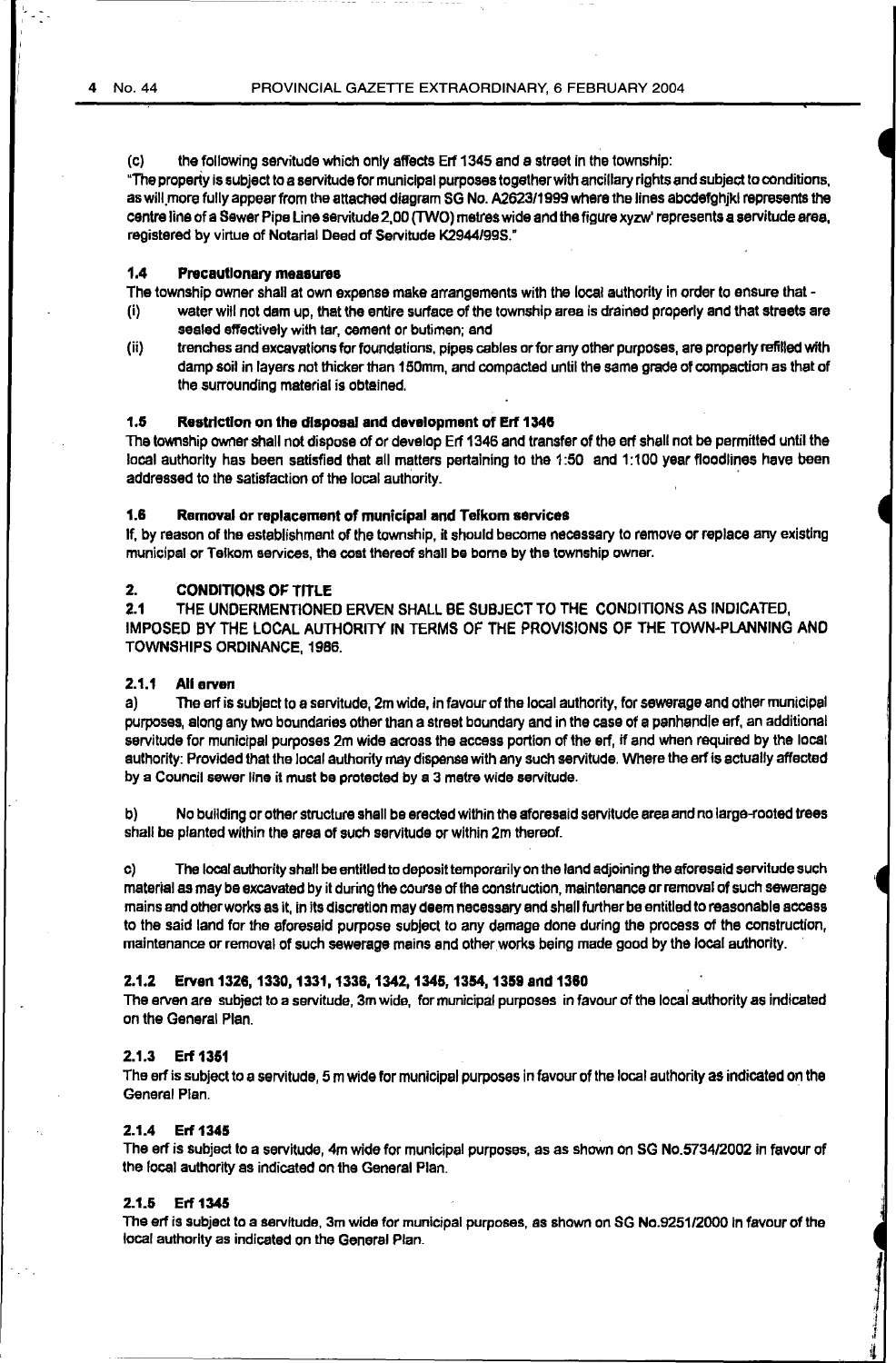## 2.1.6 Erven 1310 to 1344 and 1347 to 1368

a) Any owner of an erf, or any subdivision thereof, or any interest therein, or any unit as defined in terms of the Sectional titles Act 95 of 1986, shall become and shall remain a member of the HOME OWNERS ASSOCIATION and be subject to its MEMORANDUM AND ARTICLES OF ASSOCIATION until it ceases to be an owner of the aforesaid. No art or any subdivision thereof, or interest therein, or any unit thereon, shall be transferred to any person who has not committed itself to the satisfaction of the HOME OWNERS ASSOCIATION to become a member of the HOME OWNERS ASSOCIATION.

b) The owner of the erf or any subdivision thereof, or any interest therein, or any unit as defined in terms of the Sectional Titles Act 95 of 1986, shall not be entitled to transfer the erf or any subdivision or any interest therein, or any unit thereon, without a clearance certificate from the HOME OWNERS ASSOCIATION that all monies have been paid.

c) The term HOME OWNERS ASSOCIATION in the above context shall refer to the BLUE VALLEY GOLF AND COUNTRY ESTATE HOME OWNERS ASSOCIATION No. 1999/018250/08 (Owners Association incorporated under Section 21 of the Companies Act).

2.2 CONDITIONS IMPOSED BY THE REGIONAL DIRECTOR: MINERAL AND ENERGY AFFAIRS FOR THE GAUTENG REGION IN TERMS OF SECTION 68(1) OF THE MINERALS ACT, 1991

# 2.2.1 Erven 1313 to 1364, 1366 and 1367

The erf {stand, land, etc) is situated in an area where nearby open cast mining operations and activities incidental thereto are being conducted and the owner thereof accepts that inconvenience with regard to dust pollution and noise as a result of suCh mining operations and activities, may be experienced and no liability shall devolve upon the State, Centurion Town Council, or its employees.

# PLAASLIKE BESTUURSKENNISGEWING 213

# STAD TSHWANE METROPOLITAANSE MUNISIPALITEIT VERKLARING VAN KOSMOSDAL UITBREIDING 24 TOT GOEDGEKEURDE OORP

In terme van artikel 103(1) van die Ordonnansie op Dorpsbeplanning en Dorpe, 1986 (Ordonnansie 15 van 1986), verklaar die Stad Tshwane Metropolitaanse Munisipaliteit hierby die. dorp Koamosdal Uitbrelding 24 tot 'n goedgekeurde dorp, onderworpe aan die voorwaardes soos in die bygaande Bylee hieronder uiteengesit:

BYLAE

STAAT VAN VOORWAARDES WAAROP DIE AANSOEK GEDOEN DEUR SAMRAND MITRAJAYA DEVELOPMENT (PROPRIETY) LIMITED (HIERNA DIE AANSOEKDOENERIDORPSEIENAAR GENOEM) INGEVOLGE DIE BEPALINGS GEDEEL TE A EN C VAN HOOFSTUK 3 VAN DIE ORDONNANSIE OP DORPSBEPLANNING EN DORPE, 1888 (ORDONNANSIE 16 VAN 1988) OM TOESTEMMING OM 'N DORP TE STIG OP GEDEELTE 285 ( 'N GEDEELTE VAN GEDEELTE 249) VAN DIE PLAAS OLIEVENHOUTBOSCH 389 JR, TOEGESTAAN IS.

# 1. STIGTINGSVOORWAARDES

1.1 Naam

Die naam van die dorp is Kosmosdal Uitbreiding 24.

# 1.2 Ontwerp

Die dorp bestaan uit erwe en strata soos aangedui op Algemene Plan SG No 655112003.

## 1.3 Beskikking oor bestaande titelvoorwaardes

Aile erwe moet onderworpe gemaak word aan bestaande voorwaardes en serwitute, as daar is, met inbegrip van regte op minerale maar uitgesonderd: '

(a) die volgende serwltute wat nie die dorp raak nie:

(i) "The former Remaining Extent of Portion 2 of the fann Olievenhoutbosch 389-JR.. Province Gauteng,

whereof the property hereby registered forms a portion, was subject to Notarial Deed K155/74S, registered on 28<sup>th</sup> January 1974 whereby the right was granted to ESKOM to convey electricity over the property hereby conveyed together with ancillary rights arid subject to conditions, as will more fully appear from the said Notarial Deed and by virtue of Notarial Deed of Amendment of Servitude K2445/1979S the route has been established, as will more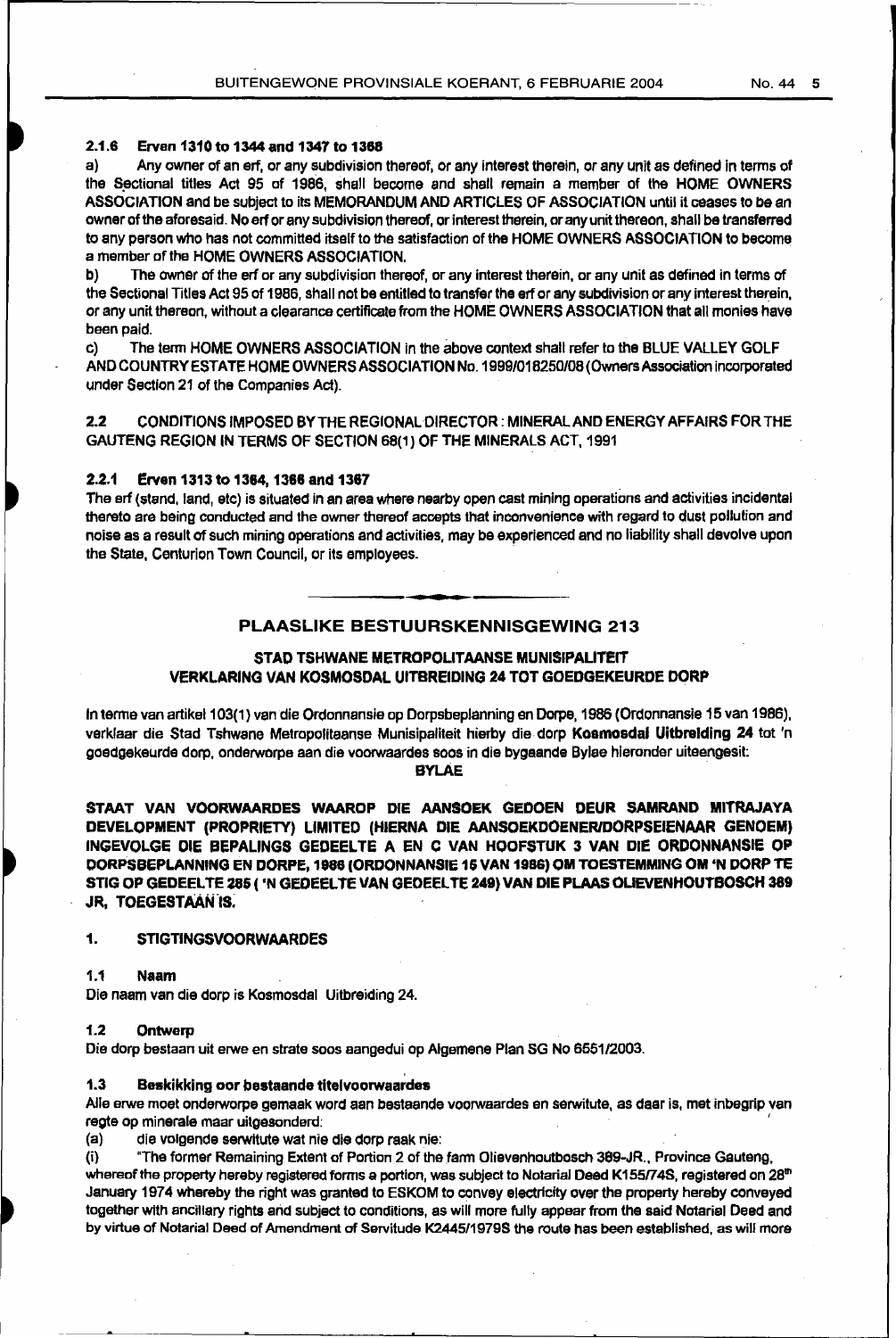fully appear from the said Notarial Deed of Amendment of Servitude."

(ii) "Die vorige Resterende gedeelte van Gedeelte 2 van die plaas Olievenhoutbosch 389, Registrasie afdeling J.R., Provinsie van Gauteng, Groot 645,0113 hektaar (waarvan die eiendom hiermee getransporteer deel vorm) is onderhewig aan 'n serwituut gebied vir munisipale doeleindes, groot 7,1266ha, met bykomende regte t.g.v. Stadsraad van Centurion soos meer volledig sal blyk uit Notariële Akte van serwituut K8139/1996 geregistreer op 20 November 1996."

(iii) "By virtue of Notarial Deed K4991/1999-S dated 20 September 1999 the undermentioned property is subject to a servitude for municipal purposes indicated by the figures ABCOEA which represents a servitude area of 103m" on diagram SG No. 3396/1999, in favour of the Town Council of Centurion."

(iv) "By virtue of Notarial Deed No.K4992/1999-S dated 20 September 1999 the undermentioned property is subject to a servitude for municipal services indicated by the figures ABCDA which represents a servitude area of 105m<sup>3</sup>on diagram SG No. 3396/1999 in favour of the Centurion Town Council."

(v) "By virtue of Notarial Deed K4993/1999~S dated20 September 1999 the undermentioned property is subject to a servitude for municipal services indicated by the figures ABCDEFGHA which represents a servitude area of 8012m' on diagram SG No. 3397/1999 in favour of the Town Council of Centurion."

(vi) "By virtue of Notarial Deed K4994/1999-S dated 20 September 1999 the undermentioned property is subject to a servitude for of Right of Way indicated by the figures ABCDEFGHJKLMNPORSTUVWXYZA'B'C'O'E'F'G'H' J'K'L'M'N'P'Q'A which represents a servitude area of 4,0095ha on diagram SG No. 3394/1999 in favour of the Town Council of Centurion."

(b) die volgende serwituut wat slags 'n straat in die dorp affekteer:

"By virtue of Notarial Deed K4995/1999-S dated 20 September 1999 the undermentioned property is subject to a servitude for of Right of Way indicated by the figures ABCDEFGHJKLMNPQRSTUVWXYZA'B'C'D'E'F'G'H'J'K' L'M'N'P'Q'R'S'T'U'VW'X'A which represents a servitude area of 8,9268ha on diagram SG No. 3395/1999 in favour of the Town Council of Centurion."

(c) die volgende serwituut wat slags Erf 1345 en 'n straat in die dorp affekteer:

"The property is subject to a servitude for municipal purposes together with ancillary rights and subject to conditions, as will more fully appear from the attached diagram SG No. A2623/1999 where the lines abcdefghjkl represents the centre line of a Sewer Pipe line servitude 2,00 (TWO) metres wide and the figure xyzw' represents a servitude area, registered by virtue of Notarial Deed of Servitude K2944/99S."

#### 1.4 Voorkomende maatreëls

Die dorpseienaar moet op eie koste reëlings met die plaaslike bestuur tref om te verseker dat -

- {i) water nie opdam nie, dat die hele oppervlakte van die dorp behoorlik gedreineer word en dat die strate doeltreffend met teer, beton of butimen geseel word; en
- (ii) slote en uitgrawings vir fondamente, pype kables of vir enige ander doeleincles behoorlik met klam grond in lae wat nie dlkker as 150mm Is nle, opgevul word en gekompakteer word totdat dleselfde verdigtingsgraad as wat die omliggende materiaal is, verkry is.

#### 1.5 Beperklng op die verkoop en ontwikkeling van Erf 1346

Die dorpseienaar sal nie Erf 1346 verkoop of ontwikkel nie en oordrag van die erf sal nie toegelaat word totdat die plaaslike owerheid tervrede is dat aile aspekte wat die 1:50 en 1 :100 jaar vloedlyne raak behoorlik aangespreek word tot bevrediging van die plaaslike owerheid.

#### 1.6 Verwyderlng of vervanging van munlslpale en Telkom dienste

lndien, as gevolg van die stigting van die dorp, dit mag nodig word om enige bestaande munisipale of Telkom dienste te verwyder of te vervang, sal die koste daarvan deur die dorpseienaar gedra word.

#### 2. TITELVOORWAARDES

2.1 ALLE ERWE HIERONDER GENOEM IS ONDERWORPE AAN DIE VOORWAARDES SOOS AANGEDUI, OPGEL~ DEUR DIE PLAASLIKE BESTUUR INGEVOLGE DIE BEPALINGS VAN DIE ORDONNANSIE OP DORPSBEPLANNING EN DORPE, 1986:

# 2.1.1 Aile erwe

a) Die erwe is onderworpe aan 'n serwituut 2m breed, vir riolerings-en ander munisipale doeleindes, ten gunste van die plaaslike bestuur, langs enige twee grense, uitgesonderd •n straatgrens en, in die geval van 'n pypsteel-erf, 'n addisionele serwituut vir munisipale doeleindes 2m breed oor die toegangsgedeelte van die erf, indien en wanneer verlang deur die plaaslike bestuur: Met dien verstande dat die plaaslike bestuur van enige sodanige serwituut mag afsien. Waar 'n erf werklik deur 'n Stadsraad rioollyn geaffekteer word, moet dit beskerm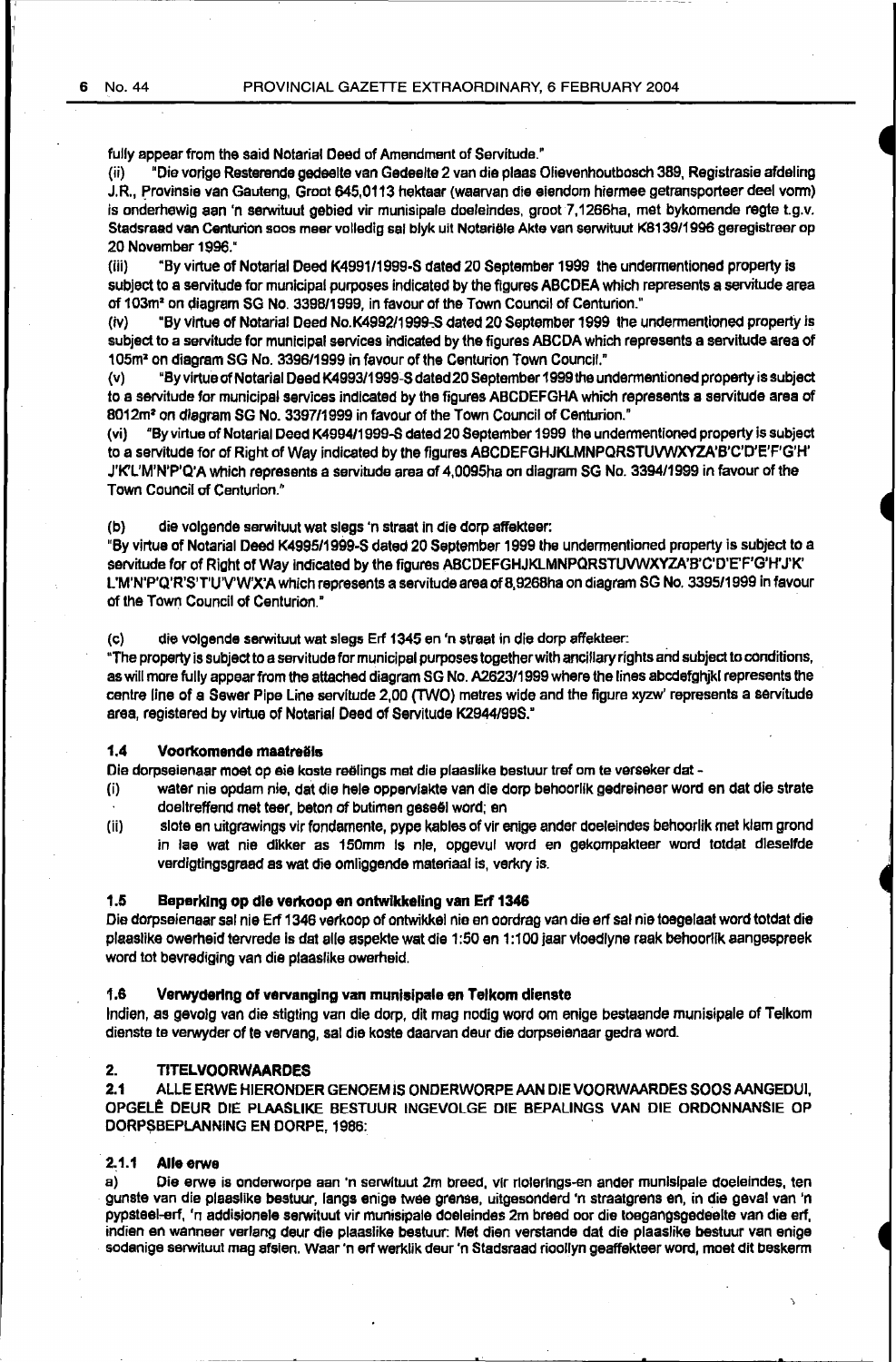word deur 'n 3m wye serwituul

b) Geen geboue of ander struktuur mag binne die voomoemde serwituutgebied opgerig word nie en geen grootwortel-bome mag binne die gebied van sodanige serwituut of binne 'n afstand van 2m daarvandaan geplant word nie.

c) Die plaaslike bestuur is geregtig om enige materiaal wat deur hom uitgegrawe word tydens die aanleg, onderhoud of verwydering van sodanige rioolhoofpypleidings en ander werke wat" hy volgens goeddunke noodsaaklik ag, tydelik te plaas op die grond wat aan die voornoemde serwituut grens en voorts is die plaaslike bestuur geregtig tot redelike toegang tot genoemde grond vir die voomoernde doel, onderworpe daaraan dat die plaaslike bestuur enige skade vergoed wat gedurende die aanleg, onderhoud of verwyderings van sodanige rioolhoofpypleidings en ander werke veroorsaak word.

#### 2.1.2 Erwe 1326, 1330, 1331, 1336, 1342, 1345, 1354, 1369 en 1360

Die erwe is onderworpe aan 'n serwituut, 3m wyd, vir munislpale doeleindes ten gunste van die plaasllke owerheid soos aangedui op die Algemene Plan.

# 2.1.3 Erf 1361

Die erf is onderworpe aan 'n serwituut, 5m wyd, vir munisipale doeleindes ten gunste van die plaaslike owerheid soos aangedui op die Algemene Plan.

#### 2.1.4 Erf 1345

Die erf is onclerworpe aan 'n serwituut, 4m wyd, vir munisipale doeleindes, soos aangedui op SG No. 5734/2002 ten gunste van die plaaslike owerheid soos aangedui op die Algemene Plan.

#### 2.1.6 Erf1346

Die erf is onderworpe aan 'n serwituut, 3m wyd, vir munisipale doeleindes, soos aangdui op SG No. 9251/2000 ten gunste van die plaaslike owerheid soos 'aangedui op die Algemene Plan.

### 2.1.6 Erwe 1310 tot 1344 en 1347 tot 1368

a) Enige eisnaar van 'n erf, of enige onderverdeling daarvan. of enige belang daarin, of enige eenheid soos gedefinieer in terme van die Deeltitle Wet 95 van 1986, sal a lid word en bly van die HUISEIENAARS VERENIGING en sal onderworpe wees aan sy MEMORANDUM EN ARTIKELS VAN DIE VERENIGING totdat dit ophou om 'n eienaar te wees van die voorgenoemde. Geen erf of enige onderverdeling daarvan, of enige belang daarin, of enige eenheid daarop, sal oorgedra word na enige persoon wie nie homself gebind het tot die satisfaksie van die HUISEIENAARSVERENIGING om 'n lid te word van die HUISEIENAARS VERENIGING.

b) Die eienaar van die erf of enige onderverdaling daarvan, of enige belang daarin, of enige eenheid soos gedefinieer in terme van die Deeltitel Wet 95 van 1986, sal nie geregtig wees daartoe om 'n erf oor te dra of te onderverdeel of enige belang daarin, of enige eenheid daamp, sonder die uitklaringssertifikaat van die HUJSEIENAARS VERENIGING dat aile gelde betaal is.

c) Die term HUISEIENAARSVERENIGING in die bogenoemde konteks, sal verwys na die BLUE VALLEY GOLF AND COUNTRY ESTATE HUISEIENAARSVERENIGING No. 1999/018250/08 (Eienaars Vereniging ingelyf onder Arikel 21 van die Maatskappye Wet).

2.2 DIE ONDERVERMELDE ERWE IS ONDERWORPE AAN DIE VOORWMRDES OPGELE DEUR DIE STREEKS DIREKTEUR: MINERAAL EN ENERGIE SAKE VIR DIE GAUTENG GEBIED IN TERME VAN ARTIKEL 68(1) VAN DIE WET OP MINERALE, 1991

#### 2.2.1 Erwe 1313 tot 1364, 1366 en 1367

Aangesien hierdie erf geleë is in 'n area waar nabygeleë oop mynwerksaamhede en -aktiwiteite en aanverwante aktiwiteite plaasvind en aanvaar die eienaar dat ongerief met verwysing na stofbesoedeling en geraas as gevolg yan sulke mynwerksaamhede en -aktlwiteite, kan ondervind word en die Staat, Centurion Stadsraad, of hulle werknemers aanvaar geen aanspreeklikheid daarvoor nie.